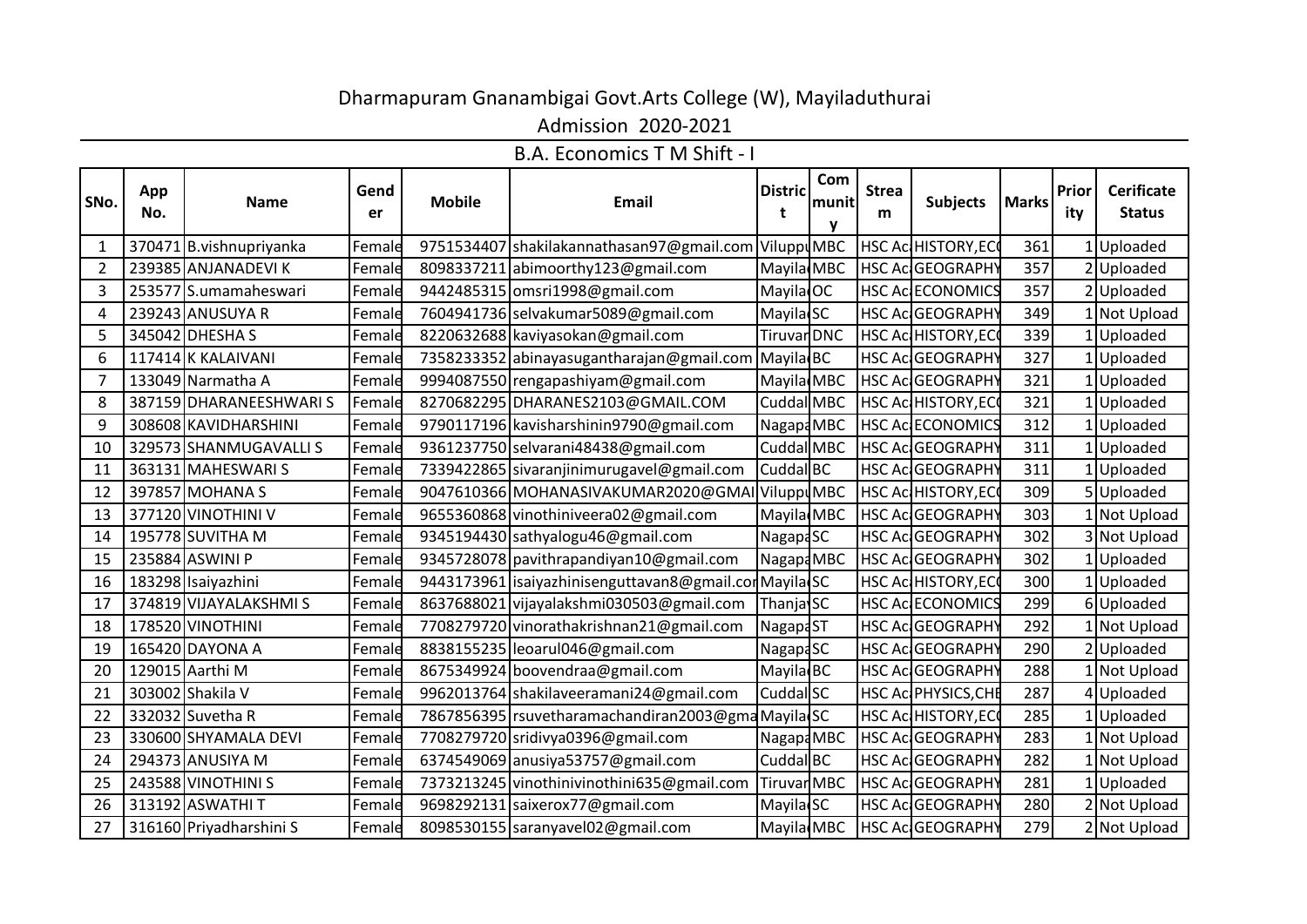| 28 |               | 368605 KEERTHIKA M     | Female | 9865485638 keerthikam2003pnr@gmail.com               | Thanja SC              |  | HSC Ac ECONOMICS          | 279 | 1 Uploaded   |
|----|---------------|------------------------|--------|------------------------------------------------------|------------------------|--|---------------------------|-----|--------------|
| 29 |               | 262843 P. Rajeshwari   | Female | 9843182764 raji1252003@gmail.com                     | Nagapa MBC             |  | <b>HSC AC ECONOMICS</b>   | 278 | 1 Not Upload |
| 30 |               | 253767 Sneha V         | Female | 7639072304 vsnehakomal@gmail.com                     | Mayila <sub>SC</sub>   |  | <b>HSC Ac ECONOMICS</b>   | 276 | 2 Not Upload |
| 31 |               | 271627 MAHASAKTHI J    | Female | 9976889063 mahasakthij2003@gmail.com                 | Cuddal SC              |  | HSC Ac HISTORY, EC        | 274 | Not Upload   |
| 32 |               | 412318 DELPHIN MARY V  | Female | 9003369294 epcienoch@gmail.com                       | Mayila BC              |  | HSC Ac GEOGRAPHY          | 274 | 2 Not Upload |
| 33 |               | 309398 MAHESWARI       | Female | 9790117196 maheswari6384@gmail.com                   | Nagap4MBC              |  | <b>HSC AC ECONOMICS</b>   | 273 | 1 Uploaded   |
| 34 |               | 242192 MOUNIKA B       | Female | 9095970865 mounikabm25@gmail.com                     | Mayila SC              |  | HSC Ac GEOGRAPHY          | 272 | 2 Not Upload |
| 35 |               | 327121 PREETHIKA S     | Female | 9715944669 preethika16803@gmail.com                  | Ariyalu MBC            |  | HSC Ac ECONOMICS          | 272 | 1 Not Upload |
| 36 |               | 309284 JANANI          | Female | 6381617965 thillaikavi125@gmail.com                  | Cuddal SC              |  | HSC Ac GEOGRAPHY          | 270 | 1 Uploaded   |
| 37 |               | 356671 DIVYA M         | Female | 9943464501 divya010703@gmail.com                     | Thanja SC              |  | HSC Ac ECONOMICS          | 270 | 1 Uploaded   |
| 38 |               | 398208 Dharani K       | Female | 9715042197 dharani11092003@gmail.com                 | Tiruvar <sub>MBC</sub> |  | <b>HSC Ac ECONOMICS</b>   | 270 | 1 Not Upload |
| 39 |               | 292789 TAMIZHMALAR M   | Female | 6383375756 smtamilmalar2003@gmail.com                | Ariyalu MBC            |  | HSC Ac HISTORY, EC        | 269 | 1 Not Upload |
| 40 |               | 242237 RAJARAJESWARI B | Female | 9789850363 rajarajeswaribharath2002@gmail            | cMayila SC             |  | HSC Ac GEOGRAPHY          | 268 | 2 Uploaded   |
| 41 |               | 285983 NITHYA          | Female | 7397153929 dyrh99@gmail.com                          | NagapaMBC              |  | HSC Ac ECONOMICS          | 267 | 2 Uploaded   |
| 42 |               | 141348 Abinaya S K     | Female | 9943022496 manushya.it@gmail.com                     | Mayila MBC             |  | HSC Ac ECONOMICS          | 266 | Not Upload   |
| 43 |               | 358730 KALPANA D       | Female | 9047851611 kalpana05062003@gmail.com                 | Mayila BC              |  | <b>HSC Ac ECONOMICS</b>   | 266 | 1 Not Upload |
| 44 |               | 400340 SANTHIYA S      | Female | 9943136265 santhiyasankar2020@gmail.com              | Mayila DNC             |  | HSC Ac GEOGRAPHY          | 266 | 2 Not Upload |
| 45 |               | 357926 SNEKA T         | Female | 7550303305 aruldoss1234567890@gmail.com              | Thanja SC              |  | HSC Ac ECONOMICS          | 265 | 5 Not Upload |
| 46 |               | 279461 Agashtiya R     | Female | 9943668075 agasthiyar48@gmail.com                    | Mayila MBC             |  | HSC VoCOMMERCE            | 262 | Not Upload   |
| 47 | 281181 Aarthi |                        | Female | 8012091237 dhivyajasm@gmail.com                      | Thanja MBC             |  | HSC Ac ECONOMICS          | 261 | 1 Not Upload |
| 48 |               | 293904 VINITHA N       | Female | 7904369160 n.vinitha2004@gmail.com                   | Cuddal SC              |  | HSC Ac ECONOMICS          | 260 | Uploaded     |
| 49 |               | 377669 RAJASRI         | Female | 6379956824 balagururamanujam@gmail.com               | Mayila <sup>SC</sup>   |  | HSC Ac ECONOMICS          | 260 | 1 Uploaded   |
| 50 |               | 188734 Yasotha A       | Female | 8940196782 yasotha102003@gmail.com                   | Thanja BC              |  | HSC Ac GEOGRAPHY          | 258 | Uploaded     |
| 51 | 384505 ABI E  |                        | Female | 7539970021 abi021003@gmail.com                       | Thanja MBC             |  | HSC Ac PHYSICS, CHE       | 257 | 6 Not Upload |
| 52 |               | 234695 SANdHIYA S      | Female | 9566467532 sandhiya2003sandy@gmail.com               | Nagapa <sub>SC</sub>   |  | HSC Ac GEOGRAPHY          | 256 | 3 Not Upload |
| 53 |               | 355883 RAJAKUMARI J    | Female | 6385776647 rajakumarij 2003@gmail.com                | Mayila BC              |  | <b>HSC Ac GEOGRAPHY</b>   | 256 | 1 Not Upload |
| 54 |               | 372359 Barkavi V       | Female | 9952500366 barkavi2003@gmail.com                     | Mayila SC              |  | <b>HSC AC HISTORY, EC</b> | 255 | Not Upload   |
| 55 |               | 297668 THANIYAVATHI T  | Female | 9042395033 vasanthan185@gmail.com                    | Cuddal SC              |  | HSC Ac GEOGRAPHY          | 253 | Uploaded     |
| 56 |               | 318482 M KEERTHIKA     | Female | 9629382869 dxraj0077@gmail.com                       | Nagapa <sub>SC</sub>   |  | HSC Ac HISTORY, EC        | 253 | 7 Uploaded   |
| 57 |               | 253460 Bhuvaneshwari   | Female | 9500595788 bhuvaneshwari 262003@gmail.com Nagapa MBC |                        |  | <b>HSC Ac ECONOMICS</b>   | 251 | 2 Uploaded   |
| 58 | 247697 Suba R |                        | Female | 6381301334 subaram234@gmail.com                      | Mayila <sup>SC</sup>   |  | HSC Ac GEOGRAPHY          | 250 | 2 Not Upload |
| 59 | 329071 Agalya |                        | Female | 9843498556 agalyamarimuth@gmail.com                  | Nagapa <sub>SC</sub>   |  | HSC Ac ECONOMICS          | 250 | 2 Not Upload |
| 60 |               | 370472 PRIYA P         | Female | 8524853381 priya100403@gmail.com                     | Thanja SC              |  | HSC Ac ECONOMICS          | 248 | 1 Not Upload |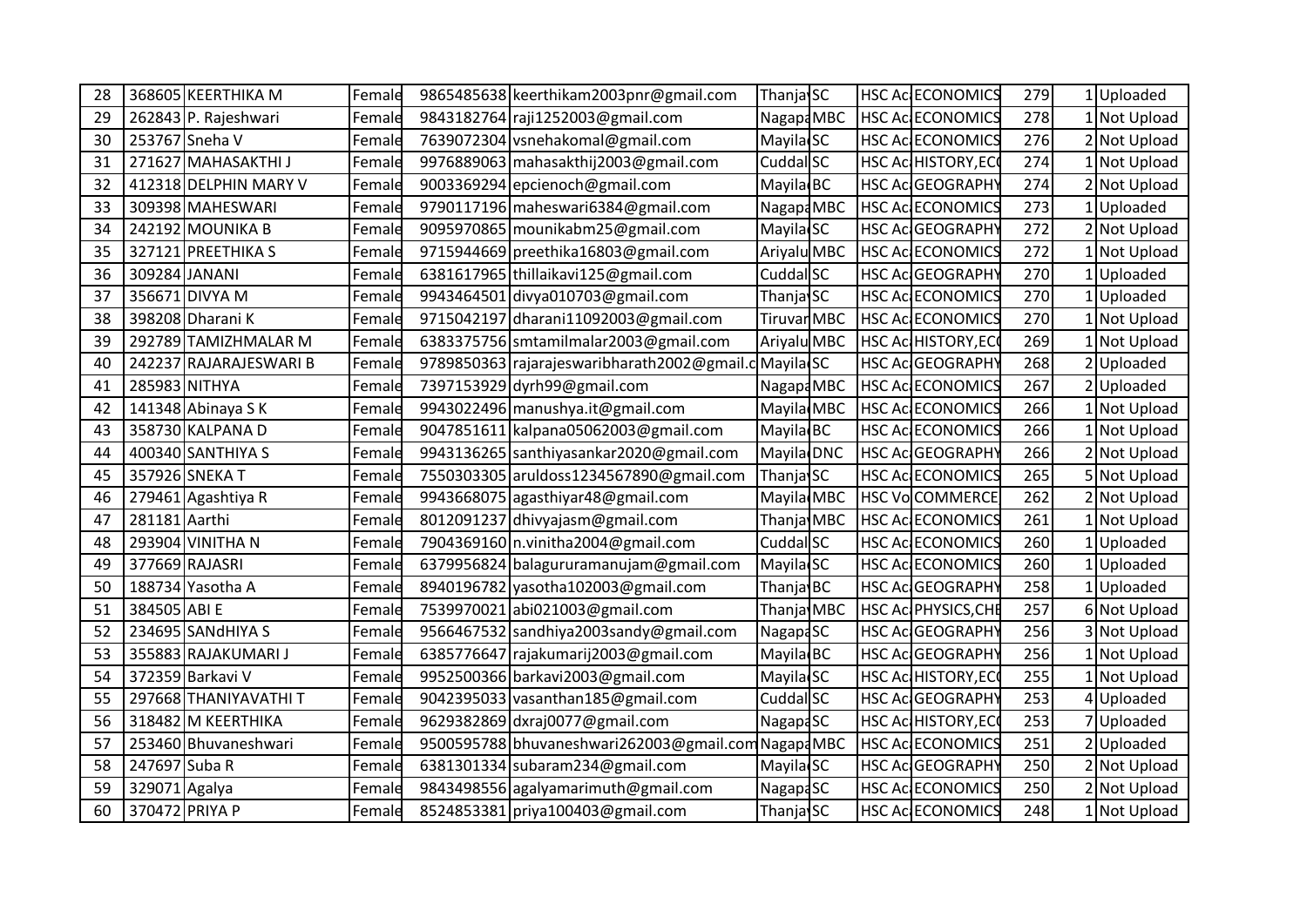| 61 | 278251 VITHYA S         | Female | 9585754756 vithya2907s@gmail.com                      | TiruvarMBC            |  | HSC Ac GEOGRAPHY        | 247 | 1 Uploaded   |
|----|-------------------------|--------|-------------------------------------------------------|-----------------------|--|-------------------------|-----|--------------|
| 62 | 321942 VINOTHINI K      | Female | 8098904531 vijaybiotech2001@gmail.com                 | NagapaSC              |  | HSC Ac HISTORY, EC      | 247 | 1 Uploaded   |
| 63 | 246571 SIVARANJANI R    | Female | 8098558298 sivaranjanir1823@gmail.com                 | Mayila SC             |  | HSC Ac GEOGRAPHY        | 246 | 2 Not Upload |
| 64 | 356267 NITHYA R         | Female | 8608607109 selvamia52@gmail.com                       | Mayila MBC            |  | HSC Ac GEOGRAPHY        | 245 | Uploaded     |
| 65 | 123237 VENI M           | Female | 6369061746 guruveni13115@gmail.com                    | Nagapa <sub>SC</sub>  |  | HSC VoCOMMERCE          | 244 | Uploaded     |
| 66 | 133795 KAVIYA K         | Female | 9750329542 karthikarthikoillmala@gmail.com            | Tiruvar MBC           |  | HSC Ac GEOGRAPHY        | 244 | 1 Not Upload |
| 67 | 234064 Selvasundari R   | Female | 9843477843 selvasundaripvr@gmail.com                  | Nagapa MBC            |  | HSC Ac HISTORY, ECO     | 244 | 4 Uploaded   |
| 68 | 355362 MEENA T          | Female | 7639938019 meenathangasamy2003@gmail.com Mayila SC    |                       |  | HSC VoCOMMERCE          | 244 | 3 Not Upload |
| 69 | 242137 ARTHI R          | Female | 8270163099 arthi1679@gmail.com                        | TiruvarMBC            |  | <b>HSC AC ECONOMICS</b> | 243 | 1 Not Upload |
| 70 | 250050 ABI B            | Female | 9976520521 abibalub2003@gmail.com                     | Mayila MBC            |  | HSC Ac GEOGRAPHY        | 241 | 2 Uploaded   |
| 71 | 303721 THAMARAI M       | Female | 9047192136 thamarai2002@gmail.com                     | Mayila SC             |  | HSC Ac GEOGRAPHY        | 241 | 2 Not Upload |
| 72 | 363180 SOUMIYA S        | Female | 9159703809 soumiya.saravanan2020@gmail.colTiruvarSC   |                       |  | <b>HSC AC ECONOMICS</b> | 241 | 1 Not Upload |
| 73 | 190302 KAVIYA R         | Female | 7708624889 sindian50@gmail.com                        | Cuddal SC             |  | HSC Ac ECONOMICS        | 240 | 1 Not Upload |
| 74 | 289406 Priyadharshini G | Female | 9344423812 priyadharshinini1605@gmail.com             | Tiruvar <sub>SC</sub> |  | <b>HSC AC ECONOMICS</b> | 240 | 1 Uploaded   |
| 75 | 337236 ARIVUMANI A      | Female | 9789616936 arivumani2003@gmail.com                    | Thanja <sup>SC</sup>  |  | HSC Ac ECONOMICS        | 240 | 2 Not Upload |
| 76 | 279662 Pavithra M       | Female | 8270931542 pavithramarkx0212@gmail.com                | Tiruvar <sub>BC</sub> |  | <b>HSC AC ECONOMICS</b> | 239 | 1 Not Upload |
| 77 | 280167 A. Sharmila      | Female | 6381005509 aarthiazhagar@gmail.com                    | Nagapa <sub>SC</sub>  |  | HSC VoCOMMERCE          | 239 | 2 Uploaded   |
| 78 | 223919 Priyanka         | Female | 9655330797 priyankaeducation 2004@gmail.com NagapaSC  |                       |  | HSC Ac ECONOMICS        | 238 | 1 Uploaded   |
| 79 | 252836 Sarmi M          | Female | 9715705231 sjayaseelan1985@gmail.com                  | Cuddal <sup>SC</sup>  |  | HSC Ac ECONOMICS        | 238 | 1 Uploaded   |
| 80 | 238080 Sneha.v          | Female | 7373199353 mathavanmathavan 545@gmail.con Tiruvar MBC |                       |  | <b>HSC Ac ECONOMICS</b> | 237 | 2 Not Upload |
| 81 | 411126 Sneha.v          | Female | 7373199353 venkadeshvenkadesh809@gmail.cdTiruvarMBC   |                       |  | HSC Ac ECONOMICS        | 237 | 2 Uploaded   |
| 82 | 227615 Varshini R       | Female | 7358871297 varshiniramesh0712@gmail.com               | Tiruvar <sub>BC</sub> |  | HSC Ac ECONOMICS        | 236 | 1 Not Upload |
| 83 | 284714 ABINAYA A        | Female | 9843438221 abinayaanbu1608@gmail.com                  | Mayila <sup>SC</sup>  |  | HSC Ac GEOGRAPHY        | 236 | 2 Uploaded   |
| 84 | 413023 Kaviyabharathi M | Female | 9790241998 madheshrao31@gmail.com                     | Nagapa <sub>SC</sub>  |  | HSC Ac ECONOMICS        | 235 | 1 Uploaded   |
| 85 | 287738 SRINITHYA K      | Female | 8940732672 srinithya2003@gmail.com                    | Thanja SC             |  | HSC Ac ECONOMICS        | 234 | 1 Uploaded   |
| 86 | 400255 Anitha R         | Female | 9976478387 anitharajama07@gmail.com                   | TiruvarMBC            |  | HSC Ac GEOGRAPHY        | 234 | 3 Uploaded   |
| 87 | 411499 Harini R         | Female | 6384157105 hariniravi63@gmail.com                     | Tiruvar <sub>BC</sub> |  | <b>HSC AC ECONOMICS</b> | 234 | Uploaded     |
| 88 | 279067 Priyangka S      | Female | 9600390964 priyangkashankar@gmail.com                 | Mayila MBC            |  | HSC VoCOMMERCE          | 233 | 2 Not Upload |
| 89 | 254121 Devika M         | Female | 9894561478 mdevikakomal@gmail.com                     | Mayila MBC            |  | <b>HSC AC ECONOMICS</b> | 232 | 2 Uploaded   |
| 90 | 299458 Pavithra P       | Female | 8667427287 Vidhya681992@gmail.com                     | Cuddal BC             |  | <b>HSC AC ECONOMICS</b> | 231 | 3 Uploaded   |
| 91 | 311897 Sathya R         | Female | 6374554596 sanface96@gmail.com                        | Nagapa <sub>SC</sub>  |  | <b>HSC VoCOMMERCE</b>   | 231 | Uploaded     |
| 92 | 390045 SURUTHIKA S      | Female | 8531037819 suruthika260703@gmail.com                  | Thanja SC             |  | HSC Ac HISTORY, ECO     | 231 | 5 Not Upload |
| 93 | 282374 KEERTHIKA S      | Female | 9080501779 saminathan1304@gmail.com                   | TiruvarSC             |  | HSC Ac GEOGRAPHY        | 230 | 1 Uploaded   |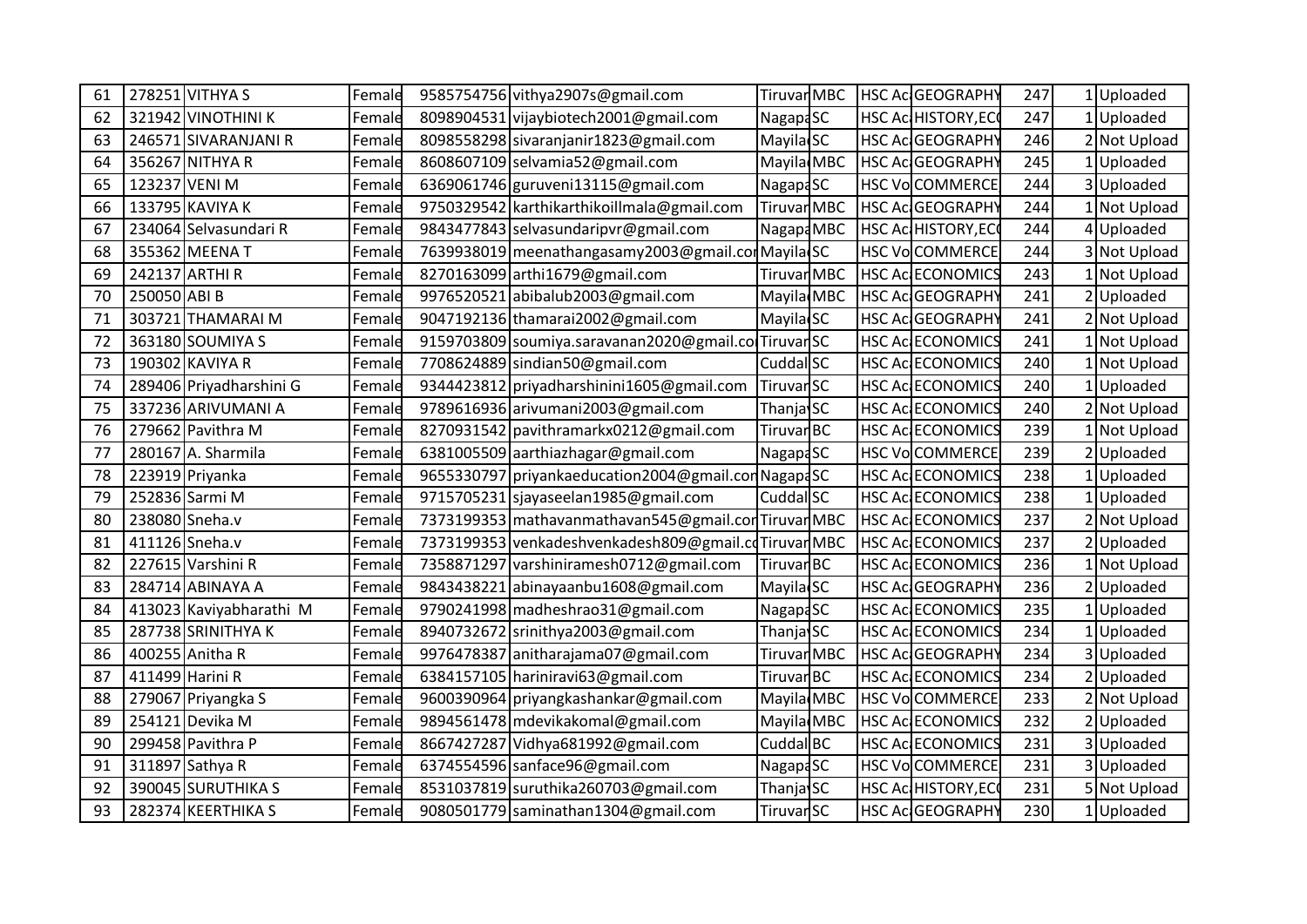| 94  | 288400 Mahalakshmi T    | Female | 8270931542 mahalakshmithiru07@gmail.com              | TiruvarSCA            |  | <b>HSC AC ECONOMICS</b>    | 230 | 1 Not Upload |
|-----|-------------------------|--------|------------------------------------------------------|-----------------------|--|----------------------------|-----|--------------|
| 95  | 404570 Asitha M         | Female | 8300795921 asasasok@gmail.com                        | TiruvarSC             |  | <b>HSC Ac ECONOMICS</b>    | 228 | 3 Uploaded   |
| 96  | 406156 Kanagavalli M    | Female | 8220760089 gunatamilnadu1995@gmail.com               | TiruvarSC             |  | <b>HSC Ac ECONOMICS</b>    | 228 | 1 Uploaded   |
| 97  | 419242 Gnanasundari G   | Female | 9790312764 gnana5071@gmail.com                       | Cuddal MBC            |  | HSC Ac PHYSICS, CHE        | 228 | 3 Not Upload |
| 98  | 244409 THENMOZHI B      | Female | 6383002189 manicctv5@gmail.com                       | Mayila <sup>SC</sup>  |  | HSC Ac GEOGRAPHY           | 227 | 3 Not Upload |
| 99  | 389845 Abinaya          | Female | 7639981881 abinaya22092003@gmail.com                 | Mayila <sup>SC</sup>  |  | HSC Ac HISTORY, EC         | 227 | 1 Not Upload |
| 100 | 390792 VIGNESWARIK      | Female | 9786988073 kvigneswari2603@gmail.com                 | Cuddal SC             |  | HSC Ac HISTORY, ECO        | 227 | 2 Uploaded   |
| 101 | 232175 Priyadharshini S | Female | 8270202948 priyadharshiniselvam@gmail.com            | NagapaBC              |  | HSC Ac ECONOMICS           | 224 | 2 Uploaded   |
| 102 | 187880 LAVANYA          | Female | 9943412476 mahelavanya23@gmail.com                   | Cuddal BC             |  | HSC Ac GEOGRAPHY           | 223 | 1 Not Upload |
| 103 | 307309 ARTHI R          | Female | 9994396259 sunnetplm@gmail.com                       | TiruvarSC             |  | <b>HSC Ac ECONOMICS</b>    | 223 | 1 Uploaded   |
| 104 | 365299 E.Elakkiya       | Female | 8940836129 elakkiyaelangoven@gmail.com               | Mayila SC             |  | <b>HSC VoCOMMERCE</b>      | 223 | 2 Not Upload |
| 105 | 191879 MUTHAMIZHARASI M | Female | 9786999350 prakash17171@yahoo.com                    | Thanja BC             |  | <b>HSC Ac GEOGRAPHY</b>    | 222 | 1 Uploaded   |
| 106 | 127675 KALAISELVI N     | Female | 9597375927 kalaiselvi2513@gmail.com                  | Thanja MBC            |  | HSC VoCOMMERCE             | 220 | 3 Uploaded   |
| 107 | 280869 GAYATHIRI R      | Female | 9025203076 chandruda727@gmail.com                    | Mayila SC             |  | HSC VoCommerce,A           | 220 | 1 Not Upload |
| 108 | 238052 Akalya A         | Female | 6384539048 akalyaanand 306@gmail.com                 | TiruvarSC             |  | <b>HSC Ac HISTORY, EC</b>  | 219 | 2 Uploaded   |
| 109 | 251881 Karthika S       | Female | 7639988042 skarthikakomal@gmail.com                  | Mayila BC             |  | HSC Ac ECONOMICS           | 219 | 1 Not Upload |
| 110 | 197476 Sivaneshwari S   | Female | 8098071787 sivaneshwaris2003@gmail.com               | Thanja SC             |  | HSC Ac GEOGRAPHY           | 218 | 1 Uploaded   |
| 111 | 251646 Aberame G K      | Female | 7695976940 ganeshkumar78972@gmail.com                | Mayila BC             |  | HSC Ac GEOGRAPHY           | 217 | 2 Not Upload |
| 112 | 272451 R. Aarthi        | Female | 7539918169 yokeshry272@gmil.com                      | TiruvarMBC            |  | <b>HSC AC ECONOMICS</b>    | 217 | Not Upload   |
| 113 | 227247 Vaishnavi        | Female | 9751839621 vaishnavi20032003@gmail.com               | Nagapa MBC            |  | HSC AcHISTORY, ECO         | 216 | 1 Uploaded   |
| 114 | 256196 SUGANTHIRANI     | Female | 9600945686 maheswrimurugesansrihari@gmail Mayila MBC |                       |  | HSC Ac PHYSICS, CHE        | 216 | 3 Uploaded   |
| 115 | 400991 MONIKA R         | Female | 9843205028 rmonika250802@gmail.com                   | Mayila MBC            |  | <b>HSC AC ECONOMICS</b>    | 216 | 4 Uploaded   |
| 116 | 386007 Pradeepa K       | Femald | 7339044481 pradeepakumar486@gmail.com                | Mayila <sup>SC</sup>  |  | HSC Ac ECONOMICS           | 215 | 2 Uploaded   |
| 117 | 405624 VAISHNAVI S      | Female | 7548898397 keyankeyan834@gmail.com                   | TiruvarSC             |  | HSC Ac ECONOMICS           | 215 | 4 Uploaded   |
| 118 | 423379 Meenakshi        | Female | 9597853497 meenakshimurugadoss20202@gm Mayila BC     |                       |  | HSC Ac History, Econ       | 215 | 1 Not Upload |
| 119 | 220866 BHUVANESWARI A   | Female | 9486830715 buvianbu2002@gmail.com                    | Mayila MBC            |  | HSC Ac GEOGRAPHY           | 214 | 3 Uploaded   |
| 120 | 294981 Gayathri U       | Female | 7397643279 gayatheiuthaya2020@gmail.com              | Cuddal SC             |  | HSC Ac ECONOMICS           | 214 | 1 Not Upload |
| 121 | 344038 PRIYADHARSHINI K | Female | 9495833166 priyadarshini25march@gmail.com            | Kallaku <sub>SC</sub> |  | HSC Ac PHYSICS, CHE        | 214 | 2 Uploaded   |
| 122 | 386725 VARSHA M         | Female | 9790343671 varsha010703@gmail.com                    | Thanja SC             |  | <b>HSC Ac ECONOMICS</b>    | 214 | 5 Uploaded   |
| 123 | 414758 SWATHI K         | Female | 9597026019 swathi.k1103@gmail.com                    | Cuddal SCA            |  | HSC Ac GEOGRAPHY           | 213 | 2 Uploaded   |
| 124 | 251312 Parameshwari V   | Female | 9500244848 parameshwarikomal@gmail.com               | Mayila <sub>SC</sub>  |  | HSC Ac ECONOMICS           | 212 | 2 Not Upload |
| 125 | 252751 Suvathi R        | Female | 9159275732 suvathikomal@gmail.com                    | Mayila MBC            |  | HSC Ac ECONOMICS           | 212 | 2 Uploaded   |
| 126 | 360691 SUBALAKSHMIS     | Female | 9659876668 subalakshmis155@gmail.com                 | Thanja MBC            |  | <b>HSC AC HISTORY, ECC</b> | 212 | 2 Uploaded   |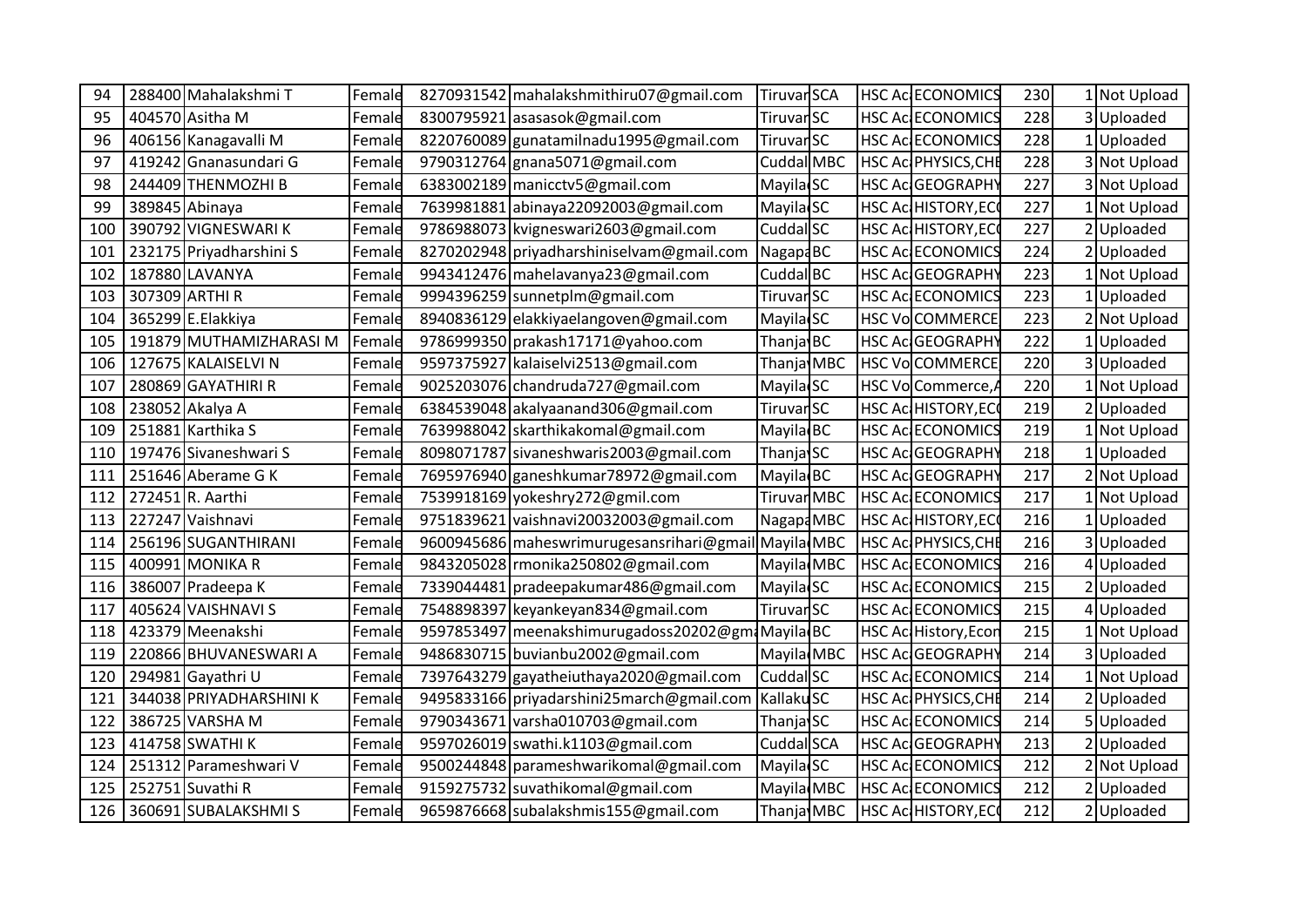| 127 |                  | 392327 Deepika          | Female | 6381073861 Deepika4720@gmail.com                                    | Tiruvar <sub>BC</sub> |  | HSC Ac GEOGRAPHY          | 212 | 2 Not Upload |
|-----|------------------|-------------------------|--------|---------------------------------------------------------------------|-----------------------|--|---------------------------|-----|--------------|
| 128 |                  | 281772 Varshini K       | Female | 9150383162 varshinikrishnan05@gmail.com                             | Nagapa MBC            |  | HSC AcHISTORY, ECO        | 211 | 1 Not Upload |
| 129 |                  | 387887 SWETHA R         | Female | 9150168304 madhanchandrasekar01@gmail.com Mayila SC                 |                       |  | HSC Ac GEOGRAPHY          | 211 | 1 Uploaded   |
| 130 |                  | 191755 Manimozhi        | Female | 7094087299 mozhim291@gmail.com                                      | Mayila SC             |  | HSC Ac GEOGRAPHY          | 210 | Uploaded     |
| 131 |                  | 388433 SNEKA M          | Female | 9751818463 sneka0107003@gmail.com                                   | Thanja SC             |  | HSC Ac ECONOMICS          | 210 | 5 Uploaded   |
| 132 |                  | 168405 Pavatharani      | Female | 6374425139 kpavatharani04@gmail.com                                 | Nagap4BC              |  | <b>HSC Ac ECONOMICS</b>   | 209 | 1 Not Upload |
| 133 |                  | 189807 M DHIVYA         | Female | 6385431714 rajasozhan33@gmail.com                                   | Cuddal SC             |  | HSC Ac PHYSICS, CHE       | 209 | 3 Not Upload |
| 134 |                  | 248378 Pavatharani K    | Female | 6374425139 pavatharanikomal@gmail.com                               | Mayila BC             |  | HSC Ac ECONOMICS          | 209 | Uploaded     |
| 135 |                  | 250123 Jayalakshmi M    | Female | 9698231824 jayalakshmikomal@gmail.com                               | Mayila <sub>SC</sub>  |  | HSC Ac ECONOMICS          | 209 | Not Upload   |
| 136 |                  | 354948 KEERTHIKA G      | Female | 9345396916 karthikrajraj866@gmail.com                               | Nagapa <sub>SC</sub>  |  | HSC Ac GEOGRAPHY          | 209 | 2 Not Upload |
| 137 |                  | 275388 PAVITHRA P       | Female | 8760209473 POOPAVITHRA2002@GMAIL.COM                                | Mayila SC             |  | HSC Ac HISTORY, EC        | 208 | 1 Uploaded   |
| 138 |                  | 237723 ANUSUYA P        | Female | 9361004688 anusuyap027@gmail.com                                    | Tiruvar MBC           |  | HSC Ac GEOGRAPHY          | 206 | Uploaded     |
| 139 |                  | 248711 R Pavithra       | Female | 7639146835 pavipavtihra@gmail.com                                   | Mayila MBC            |  | HSC AcHISTORY, EC         | 206 | Not Upload   |
| 140 |                  | 416831 SANGAVI V        | Female | 9751061635 sangaviv22092002@gmail.com                               | NagapaSC              |  | HSC Ac GEOGRAPHY          | 206 | 1 Not Upload |
| 141 |                  | 312685 SUBASHINI V      | Female | 8940417043 subashini032003@gmail.com                                | TiruvarSC             |  | HSC Ac GEOGRAPHY          | 205 | Not Upload   |
| 142 |                  | 386659 MANIMEKAI K      | Female | 8220287665 abimani@gmail.com                                        | Mayila SC             |  | HSC Ac HISTORY, ECO       | 205 | 5 Not Upload |
| 143 |                  | 105904 Rajeswari S      | Female | 9842773753 samyrajeswari7@gmail.com                                 | Mayila MBC            |  | HSC AcHISTORY, EC         | 204 | Uploaded     |
| 144 |                  | 287110 KAVIYABARANI S   | Female | 8072010804 kaviyabaranikomal@gmail.com                              | Mayila <sub>SC</sub>  |  | HSC Ac GEOGRAPHY          | 204 | 5 Not Upload |
| 145 |                  | 346797 DHIVYADHarshini  | Female | 9384226597 mohanraj16551@gmail.com                                  | Cuddal MBC            |  | HSC Ac ECONOMICS          | 204 | Uploaded     |
| 146 |                  | 353321 Varsha E         | Female | 9688967818 ksathish21051998@gmail.com                               | Mayila SC             |  | HSC Ac HISTORY, EC        | 204 | Uploaded     |
| 147 |                  | 345013 Vijayalakshmi    | Female | 8525909368 csraj316@gmail.com                                       | Cuddal MBC            |  | HSC Ac PHYSICS, CHE       | 202 | Uploaded     |
| 148 |                  | 354672 GoMaTHi S        | Female | 8838454050 ggowthaman648@gmail.com                                  | Cuddal SC             |  | HSC AcHISTORY, ECO        | 202 | 1 Uploaded   |
| 149 |                  | 369755 PRIYADHARSHINI S | Female | 9659257741 meenumeena11008@gmail.com                                | Mayila <sub>SC</sub>  |  | HSC Ac GEOGRAPHY          | 202 | Uploaded     |
| 150 |                  | 127719 Aruna. U         | Female | 9443924696 wildveera@gmail.com                                      | Mayila MBC            |  | HSC Ac ECONOMICS          | 201 | Not Upload   |
| 151 |                  | 220729 ISHWARYA S       | Female | 9942292328 iswaryasethuram204@gmail.com                             | Tiruvar MBC           |  | <b>HSC Ac HISTORY, EC</b> | 198 | 2 Not Upload |
| 152 |                  | 405240 Vanathi M        | Female | 9384087160 vanathiavan521@gmail.com                                 | TiruvarSC             |  | <b>HSC Ac ECONOMICS</b>   | 198 | 3 Not Upload |
| 153 |                  | 254463 Subasri S        | Female | 9943251139 subasrikomal@gmail.com                                   | Mayila SC             |  | <b>HSC Ac ECONOMICS</b>   | 197 | Not Upload   |
| 154 |                  | 364128 M. Kalaiyarasi   | Female | 9585424367 mkalaiyiarasi925@gmail.com                               | Nagapa <sub>SC</sub>  |  | HSC Ac ECONOMICS          | 197 | Not Upload   |
| 155 | 314744 Sajina    |                         | Female | 9626219560 sajinad658@gmail.com                                     | NagapaBC              |  | HSC Ac Geography,         | 194 | 2 Not Upload |
| 156 |                  | 332830 KALAIVANI K      | Female | 9751710348 kalaivanik2902@gmail.com                                 | Mayila MBC            |  | HSC Ac HISTORY, ECC       | 194 | 2 Uploaded   |
| 157 |                  | 220470 Keerthana S      | Female | 9944572535 skeerthanaselvam2003@gmail.com TiruvarMBC                |                       |  | <b>HSC Ac ECONOMICS</b>   | 193 | Uploaded     |
| 158 |                  | 280383 Gayathri K       | Female | 9962015764 gayathri251103@gmail.com                                 | Thanja SC             |  | HSC Ac ECONOMICS          | 193 | Uploaded     |
|     | 159 315116 Nisha |                         | Female | 9500808974 karthiksundarammmt@gmail.com Nagap4MBC HSC AcHISTORY, EC |                       |  |                           | 193 | 8Uploaded    |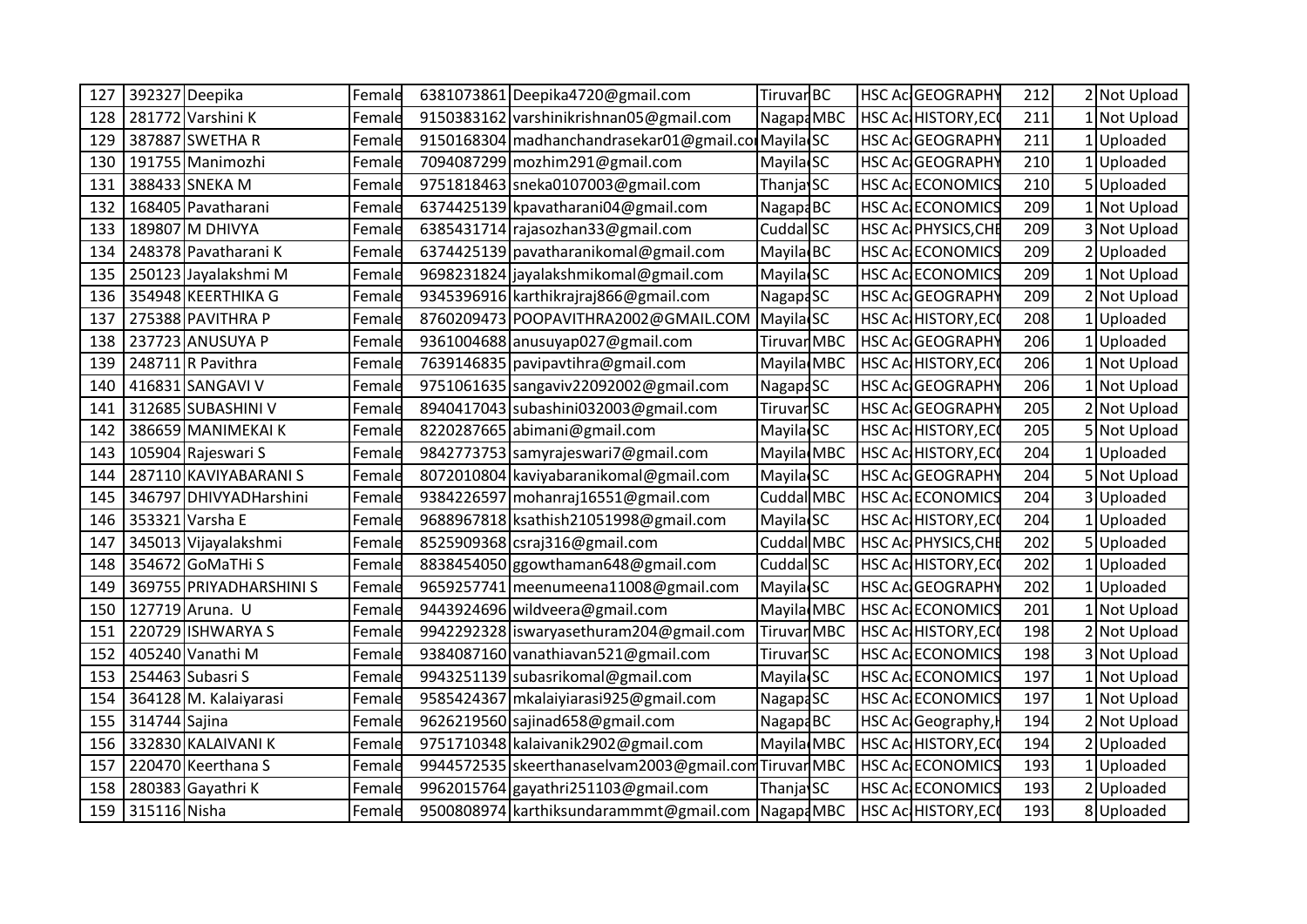|     |                  | 160 352972 NISHA N         | Female | 7603817892 nishan082003@gmail.com                   | Nagapa <sub>SC</sub> |  | <b>HSC AC ECONOMICS</b>    | 193 | 1 Not Upload  |
|-----|------------------|----------------------------|--------|-----------------------------------------------------|----------------------|--|----------------------------|-----|---------------|
| 161 |                  | 394673 Abinaya             | Female | 6385755384 vishnukumaran550@gmail.com               | TiruvarMBC           |  | <b>HSC AC ECONOMICS</b>    | 193 | 2 Uploaded    |
|     |                  | 162 284899 Rajasri B       | Female | 8608049075 rajasribharathi14@gmail.com              | Tiruvar MBC          |  | HSC AC GEOGRAPHY           | 192 | 3 Uploaded    |
| 163 |                  | 387657 MANOPRIYA M         | Female | 8270160153 manopriya051202@gmail.com                | Thanja SC            |  | <b>HSC AC ECONOMICS</b>    | 192 | Uploaded      |
| 164 |                  | 357698 Swetha N            | Female | 9751065806 swethanagalingam2003@gmail.corNagapaSC   |                      |  | <b>HSC Ac HISTORY, ECC</b> | 191 | Uploaded      |
| 165 |                  | 307205 Buvaneshwari M      | Female | 9626564631 sachinten280@gmail.com                   | Thanja SC            |  | HSC AcHISTORY, ECC         | 190 | Uploaded      |
|     |                  | 166 338788 SUSHMITHA.G     | Female | 9344050220 sushmithaganapathi@gmailo.com            | Thanja MBC           |  | HSC AcHISTORY, ECO         | 190 | 1 Uploaded    |
| 167 | 153453 Priya S   |                            | Female | 9788108152 priyaraginimkm2002@gmail.com             | ViluppuSC            |  | <b>HSC AC ECONOMICS</b>    | 189 | Not Upload    |
| 168 |                  | 226634 Kaviya S            | Female | 6369502243 kaviyaselvam795@gmail.com                | Nagap4BC             |  | HSC AcHISTORY, ECC         | 189 | 2Uploaded     |
| 169 |                  | 283857 PARIMALA            | Female | 9345808386 snparimala2002@gmail.com                 | Mayila SC            |  | HSC AcGEOGRAPHY            | 189 | 2 Uploaded    |
| 170 |                  | 252358 Renugaparameswari K | Female | 9629104691 krenugaparameswari@gmail.com             | Mayila BC            |  | <b>HSC AC ECONOMICS</b>    | 186 | 2 Uploaded    |
| 171 |                  | 353605 Ishwarya N          | Female | 9487900912 nishwarya2003@gmail.com                  | Nagap4SC             |  | <b>HSC Ac GEOGRAPHY</b>    | 186 | Not Upload    |
| 172 |                  | 215162 Santhiya            | Female | 6374033092 www.vijayakumar508@gmail.com             | Cuddal SC            |  | HSC Ac PHYSICS, CHE        | 185 | 4 Not Upload  |
| 173 |                  | 233970 Suvitha B           | Female | 7603876501 suvitha374@gmail.com                     | Ariyalu MBC          |  | HSC AC PHYSICS, CHE        | 185 | 2Uploaded     |
| 174 |                  | 292065 T SANTHIYA          | Female | 8344094838 jeyasudha00@gmail.com                    | Nagapa <sub>SC</sub> |  | HSC Ac ECONOMICS           | 185 | Not Upload    |
| 175 |                  | 215420R. Hemalatha         | Female | 9790830103 vinayagamcoachnis@gmail.com              | TiruvarMBC           |  | <b>HSC AC ECONOMICS</b>    | 184 | Uploaded      |
| 176 |                  | 280254 Abinaya I           | Female | 6374830480 iabinayakomal@gmail.com                  | Mayila SC            |  | HSC Ac PHYSICS, CHE        | 183 | 13 Not Upload |
| 177 |                  | 309014 ABIRAMI P           | Female | 8489177570 aakashdce2000@gmail.com                  | Mayila BC            |  | HSC Ac PHYSICS, CHE        | 183 | 5Uploaded     |
| 178 |                  | 355383 JAYASRI S           | Female | 8248505867 marulmano@gmail.com                      | Cuddal SC            |  | HSC Ac GEOGRAPHY           | 183 | Not Upload    |
|     | 179 379622 Uma D |                            | Female | 9750967134 kasikaliyamoorthi@gmail.com              | Tiruvar MBC          |  | HSC Ac ECONOMICS           | 183 | 2 Not Upload  |
| 180 |                  | 393717 NIVETHA R           | Female | 6380203076 nivethars 297@gmail.com                  | Mayila MBC           |  | HSC Ac GEOGRAPHY           | 183 | 2 Not Upload  |
| 181 |                  | 253108 Dharani K           | Female | 9791675504 kdharanikomal@gmail.com                  | Mayila MBC           |  | <b>HSC AC ECONOMICS</b>    | 182 | 1 Not Upload  |
| 182 |                  | 362054 KANISHA K           | Female | 9943426047 kkanisha564@gmail.com                    | NagapaSC             |  | HSC Ac GEOGRAPHY           | 182 | Uploaded      |
| 183 |                  | 327313 Praveena S          | Female | 6384847973 pravesakthi03@gmail.com                  | Nagapa <sub>SC</sub> |  | HSC Ac History, Com        | 181 | 2 Not Upload  |
| 184 |                  | 332340 MANJU M             | Female | 9786828718 manjumurugan2003@gmail.com               | Nagapa MBC           |  | <b>HSC Ac ECONOMICS</b>    | 181 | 2Uploaded     |
| 185 |                  | 291327 VINOTHA S           | Female | 9751486327 sasikumarsasi07093@gmail.com             | Mayila <sub>SC</sub> |  | HSC AcHISTORY, ECC         | 180 | 1 Uploaded    |
| 186 |                  | 372547 Prasanna T          | Female | 9566669593 prasannadurai2004@gmail.com              | Mayila SC            |  | HSC Ac HISTORY, ECC        | 180 | Not Upload    |
| 187 |                  | 399465 AKILA M             | Female | 9843977642 MV.AKILA2002@GMAIL.COM                   | Nagapa MBC           |  | <b>HSC AC ECONOMICS</b>    | 180 | Uploaded      |
| 188 |                  | 133668 UDHAYARANJANI U     | Female | 9629600301 udhaya25032003@gmail.com                 | Mayila MBC           |  | HSC Ac PHYSICS, CHE        | 179 | 3 Not Upload  |
| 189 |                  | 316676 PAVITHRA R          | Female | 9047279783 pavi090403@gmail.com                     | Thanja SC            |  | HSC Ac ECONOMICS           | 179 | 2 Uploaded    |
| 190 |                  | 250700 Kalaiselvi P        | Female | 9626124984 kalaiselvikomal@gmail.com                | Mayila BC            |  | <b>HSC AC ECONOMICS</b>    | 178 | Uploaded      |
| 191 |                  | 334217 SARANYA J           | Female | 9626649637 rajasindhu443@gmail.com                  | Mayila SC            |  | HSC AcGEOGRAPHY            | 178 | Not Upload    |
| 192 |                  | 387134 RANJANI B           | Female | 8754300436 rajkumarboominathan@gmail.com Nagapa MBC |                      |  | HSC Ac HISTORY, ECC        | 178 | 2 Not Upload  |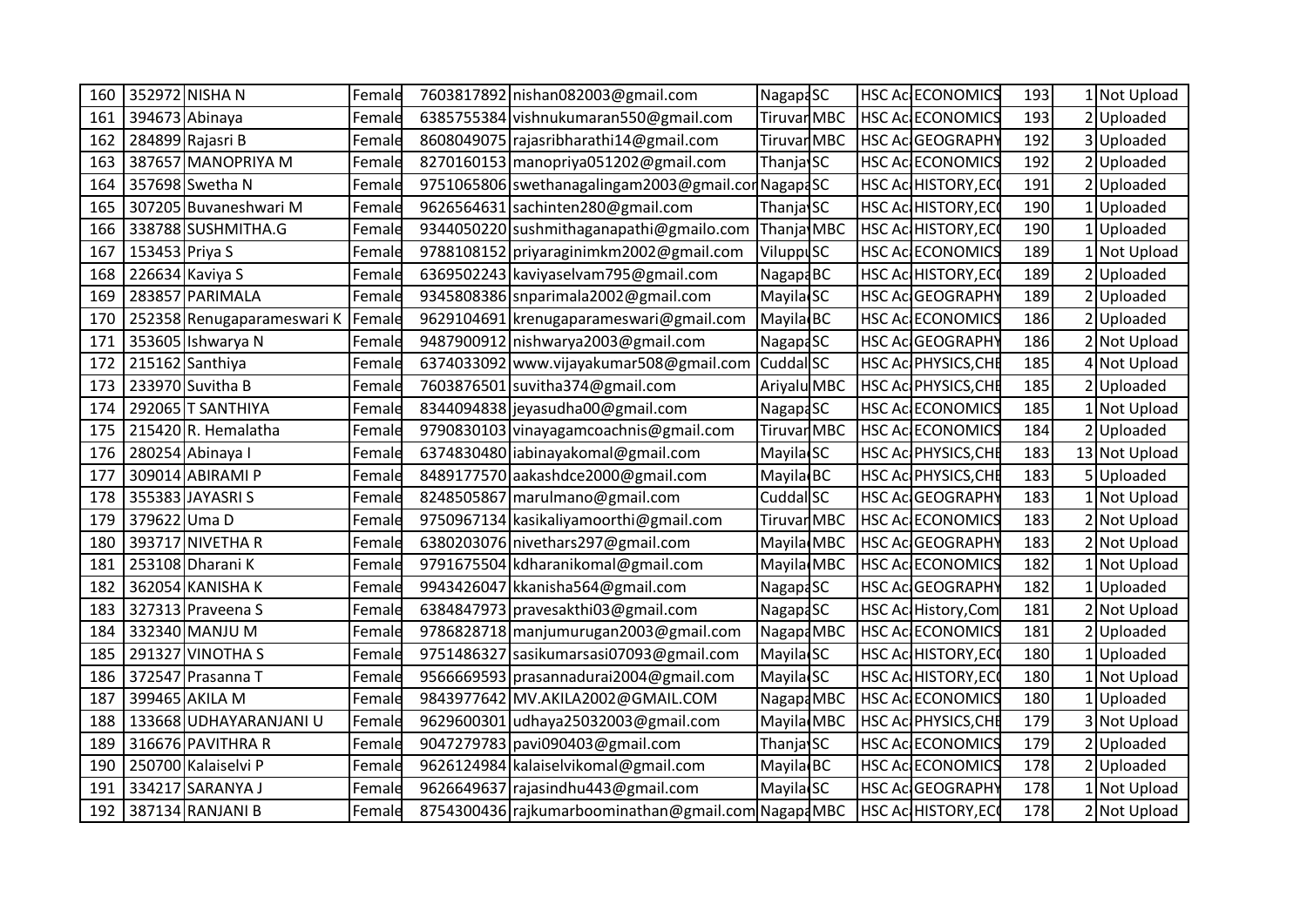| 193 |                | 406872 RAMYA S      | Female | 9791890311 ramyamani032003@gmail.com               | Cuddal SC            |  | HSC Ac GEOGRAPHY            | 177   | I Not Upload |
|-----|----------------|---------------------|--------|----------------------------------------------------|----------------------|--|-----------------------------|-------|--------------|
| 194 |                | 284806 SINDHUJA P   | Female | 7639865420 sindhujasindhu900@gmail.com             | TiruvarSC            |  | HSC Ac GEOGRAPHY            | 176   | 1 Not Upload |
| 195 |                | 260453 ArulDEVI     | Female | 9361205892 darul1305@gmail.com                     | Ariyalu MBC          |  | HSC AcHISTORY, EC           | 175   | 1 Not Upload |
| 196 |                | 389162 KAVIYA       | Female | 9751358437 kskaviya2003@gmail.com                  | Mayila <sub>SC</sub> |  | HSC Ac HISTORY, EC          | 175   | Uploaded     |
| 197 |                | 174393 Sugapriya R  | Female | 9159438796 sugapriya01052003@gmail.com             | Nagapa <sub>SC</sub> |  | HSC Ac HISTORY, ECC         | 174   | 2 Not Upload |
| 198 |                | 277223 Muthazhaki   | Female | 9043137925 kumarskilltech@gmail.com                | Nagapa <sub>SC</sub> |  | HSC Ac GEOGRAPHY            | 174   | 3 Uploaded   |
| 199 |                | 282025 M Anusiya    | Female | 9865014789 kavivarathan93@gmail.com                | TiruvarSC            |  | HSC Ac Physics, Cher        | 173.5 | 2 Uploaded   |
| 200 |                | 174273 Iswarya S    | Female | 8220290695 iswaryas70@gmail.com                    | Mayila MBC           |  | <b>HSC Ac HISTORY, ECG</b>  | 173   | Uploaded     |
| 201 |                | 308202 SUBALAKSHMID | Female | 7550237290 balamuruganba7@gmail.com                | Mayila SC            |  | HSC Ac HISTORY, ECC         | 172   | 2 Not Upload |
| 202 |                | 423019 ISHWARYA.S   | Female | 9787635366 subramaniishwarya2002@gmail.co NagapaSC |                      |  | HSC Ac GEOGRAPHY            | 172   | Uploaded     |
| 203 |                | 314100 SUNDhARIN    | Female | 8925678817 vanithavanitha1999@gmail.com            | Mayila <sup>SC</sup> |  | HSC Ac PHYSICS, CHE         | 171   | 2 Not Upload |
| 204 |                | 391005 Sowndarya    | Female | 8489446647 sowndaryasankar3@gmail.com              | Nagapa MBC           |  | HSC Ac PHYSICS, CHE         | 171   | Uploaded     |
| 205 |                | 213190 Rajasri. J   | Female | 7708772464 ashiwariya468@gmail.com                 | Mayila SC            |  | HSC Ac HISTORY, ECO         | 170   | Uploaded     |
| 206 | 385742 Arthi E |                     | Female | 9047579872 arthielango2002@gmail.com               | Nagapa <sub>SC</sub> |  | HSC Ac HISTORY, ECO         | 170   | 1 Uploaded   |
| 207 |                | 327353 KAVIYA B     | Female | 9789764100 prasathbenz92@gmail.com                 | Cuddal <sup>SC</sup> |  | HSC Ac HISTORY, ECO         | 169   | 3 Uploaded   |
| 208 |                | 234801 VANILA       | Female | 8056309438 arulvanila 2003@gmail.com               | Nagapa <sub>SC</sub> |  | HSC Ac GEOGRAPHY            | 168   | Uploaded     |
| 209 |                | 277236 ABARNA V     | Female | 8883887627 abarna.vara@gmail.com                   | Nagapa <sub>SC</sub> |  | HSC Ac HISTORY, ECO         | 168   | Not Upload   |
| 210 |                | 115331 KIRUBA       | Female | 9176366491 seranlatha1990@gmail.com                | Mayila <sub>SC</sub> |  | HSC Ac ECONOMICS            | 165   | 1 Uploaded   |
| 211 |                | 363275 Prundha      | Female | 8098915505 prundharenganathan@gmail.com            | Nagapa <sub>SC</sub> |  | HSC Ac HISTORY, ECO         | 165   | 1 Not Upload |
| 212 |                | 161104 Aarthi B     | Female | 9095996790 baarthi2020@gmail.com                   | Mayila MBC           |  | <b>HSC Ac HISTORY, ECC</b>  | 162   | Uploaded     |
| 213 |                | 359651 ARIVAZHAKI A | Female | 7094280850 arivazhaki2003@gmail.com                | Cuddal SC            |  | HSC Ac HISTORY, ECO         | 162   | Uploaded     |
| 214 |                | 364524 A. ABARNA    | Female | 9788667565 abarnaa903@gmail.com                    | Nagapa <sub>SC</sub> |  | HSC Ac HISTORY, ECC         | 162   | 2 Not Upload |
| 215 |                | 386275 VICHITRA B   | Female | 9750404259 vichitra081103@gmail.com                | Mayila <sub>SC</sub> |  | HSC Ac ECONOMICS            | 162   | Not Upload   |
| 216 |                | 325301 Kaviya M     | Female | 9840885224 elangopunitha@yahoo.com                 | Nagapa <sub>SC</sub> |  | <b>HSC Ac History, Econ</b> | 161   | Not Upload   |
| 217 |                | 230013 Sinduja      | Female | 9159951229 sinduja20032003@gmail.com               | Nagapa MBC           |  | HSC AcHISTORY, ECO          | 159   | Uploaded     |
| 218 |                | 233678 MALATHI V    | Female | 7094239025 kalliarasan302@gmail.com                | Mayila <sub>SC</sub> |  | <b>HSC Ac HISTORY, ECC</b>  | 159   | 1 Not Upload |
| 219 |                | 355108 ARCHANA A    | Female | 8925057154 brindhamani98@gmail.com                 | TiruvarSC            |  | HSC Ac ECONOMICS            | 159   | Uploaded     |
| 220 |                | 199342 V.thulasi    | Female | 8610256824 yugeshyuvaraj05@gmail.com               | Tiruval SC           |  | HSC Ac ECONOMICS            | 156   | 2 Not Upload |
| 221 |                | 404344 AARTHI R     | Female | 9361234112 aarthi.r150603@gmail.com                | Cuddal MBC           |  | HSC AcHISTORY, ECO          | 156   | 1 Not Upload |
| 222 |                | 413658 SARUMATHI R  | Female | 8760258808 sarumathiramachandren@gmail.cdTiruvarSC |                      |  | <b>HSC Ac ECONOMICS</b>     | 156   | 1 Uploaded   |
| 223 |                | 313267 JAYASRI      | Female | 9345362643 jayaramjayasri09@gmail.com              | TiruvarSC            |  | HSC Ac ECONOMICS            | 155   | Uploaded     |
| 224 |                | 355777 PARAMESWARI  | Female | 8524896939 gparameswari2002@gmail.com              | Mayila SC            |  | HSC Ac Economics, C         | 153   | 2 Uploaded   |
| 225 |                | 117192 Abinayasri   | Female | 7867934707 abinayajothi64@gmail.com                | NagapaMBC            |  | HSC Ac HISTORY, EC          | 152   | 1 Uploaded   |